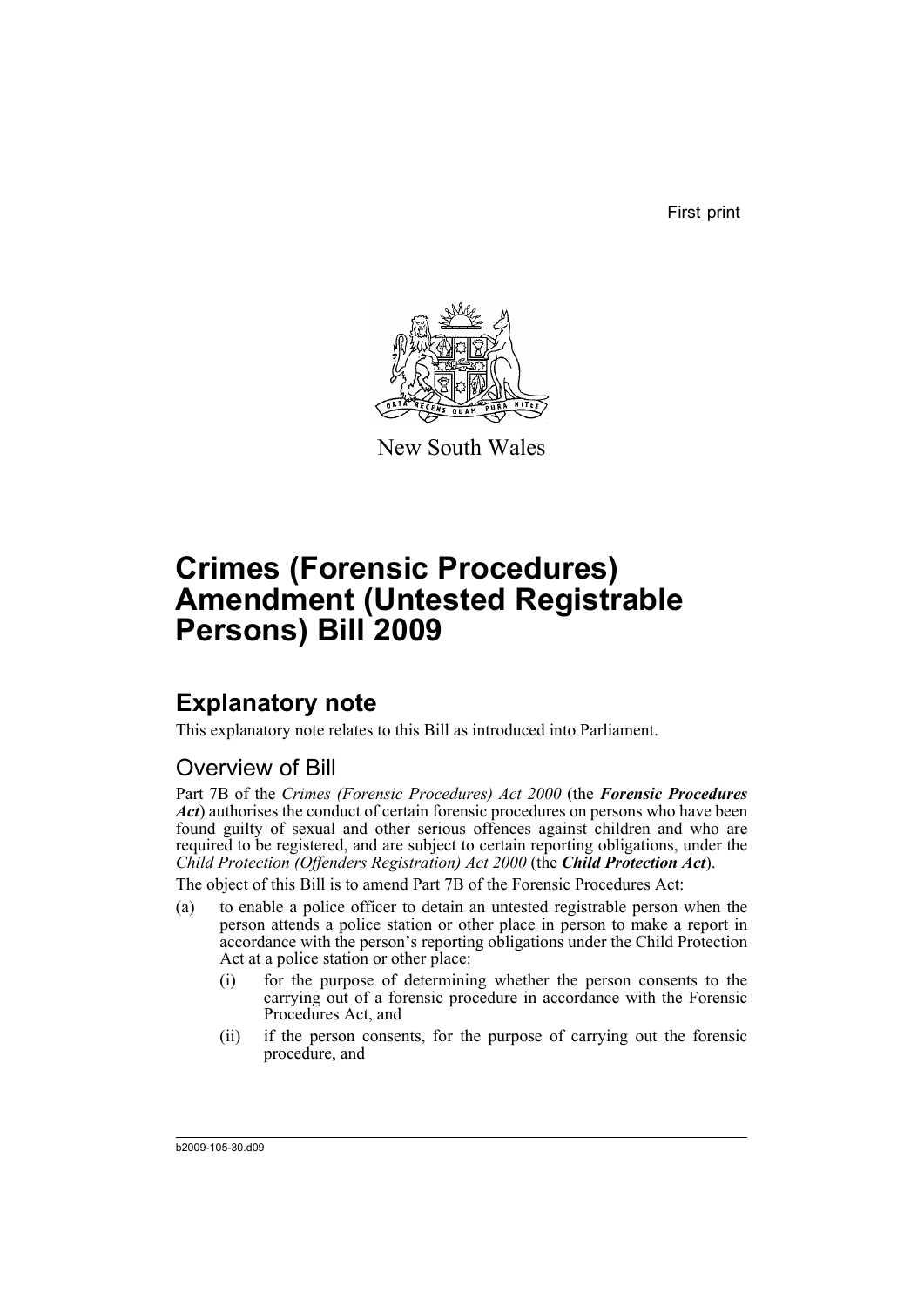Explanatory note

- (iii) if the person does not consent, for the purpose of obtaining a senior police officer's order to carry out the forensic procedure and carrying it out, and
- (b) to enable the police officer to use reasonable force to ensure the detained person remains at the police station or other place, and
- (c) to make it clear that an application may be made to a court for an order for the carrying out of a forensic procedure on an untested registrable person whether or not the untested registrable person has been requested to consent to the carrying out of the forensic procedure or been ordered to undergo the forensic procedure by a senior police officer, and
- (d) to make it clear that a court may order the carrying out of a forensic procedure on an untested registrable person whether or not the person is present, and
- (e) to enable a police officer to arrest an untested registrable person who fails to comply with a court order for the carrying out of a forensic procedure for the purpose of carrying out the procedure in accordance with the order, and
- (f) to make other minor and consequential amendments.

### Outline of provisions

**Clause 1** sets out the name (also called the short title) of the proposed Act.

**Clause 2** provides for the commencement of the proposed Act on the date of assent to the proposed Act.

#### **Schedule 1 Amendment of Crimes (Forensic Procedures) Act 2000 No 59**

Currently, section 75W of the Forensic Procedures Act enables a police officer to request an untested registrable person (other than a child or an incapable person) to consent to the carrying out of a forensic procedure on the person.

**Schedule 1 [2]** substitutes section 75W to achieve the objects referred to in paragraphs (a) and (b) of the Overview.

**Schedule 1 [3]** amends section 75X (1) of the Forensic Procedures Act to make it clear that the police officer must inform a registrable person of certain matters before asking that person whether he or she consents to the carrying out of a forensic procedure. **Schedule 1 [4]** amends section 75X (2) of that Act to provide that a police officer must also inform the registrable person that reasonable force may be used to enable the forensic procedure to be carried out.

Currently, section 75ZB of the Forensic Procedures Act provides that a police officer may apply to any court for an order for the carrying out of a forensic procedure on an untested registrable person and that the court may make the order if satisfied that the carrying out of the forensic procedure is justified in all the circumstances. Section 75ZC sets out some requirements for the making of the order.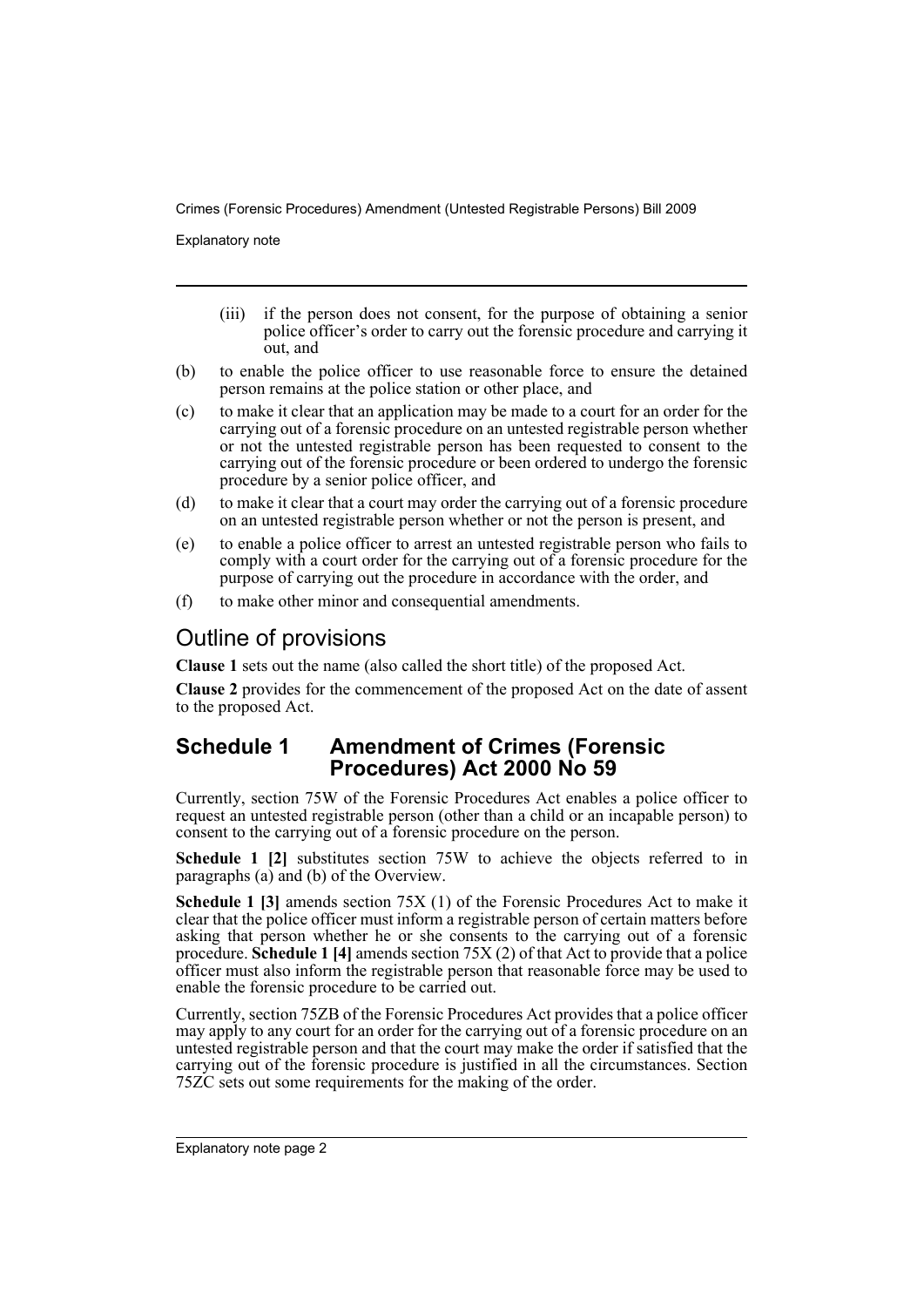Explanatory note

**Schedule 1 [5]** substitutes sections 75ZB and 75ZC to achieve the objects set out in paragraphs  $(c)$  and  $(d)$  of the Overview. Proposed new section 75ZB provides that a police officer may apply to any court for an order for the carrying out of a forensic procedure on an untested registrable person and makes it clear that an application may be made whether or not the untested registrable person has been requested to consent to the carrying out of the forensic procedure under Part 7B or been ordered to undergo the forensic procedure by a senior police officer. Proposed new section 75ZC provides for the making of the order. It incorporates the requirement currently in section 75ZB (2) that the court may make the order if satisfied that the carrying out of the forensic procedure is justified in all the circumstances and the provisions currently in section 75ZC (1) and (2) relating to the making of a court order. In addition, it makes it clear that an order may be made whether or not the registrable person is present and requires a police officer to advise a registrable person who is not present of the making of the order. **Schedule 1 [1]** makes consequential amendments.

**Schedule 1 [6]** amends section 75ZD of the Forensic Procedures Act to achieve the object described in paragraph (e) of the Overview.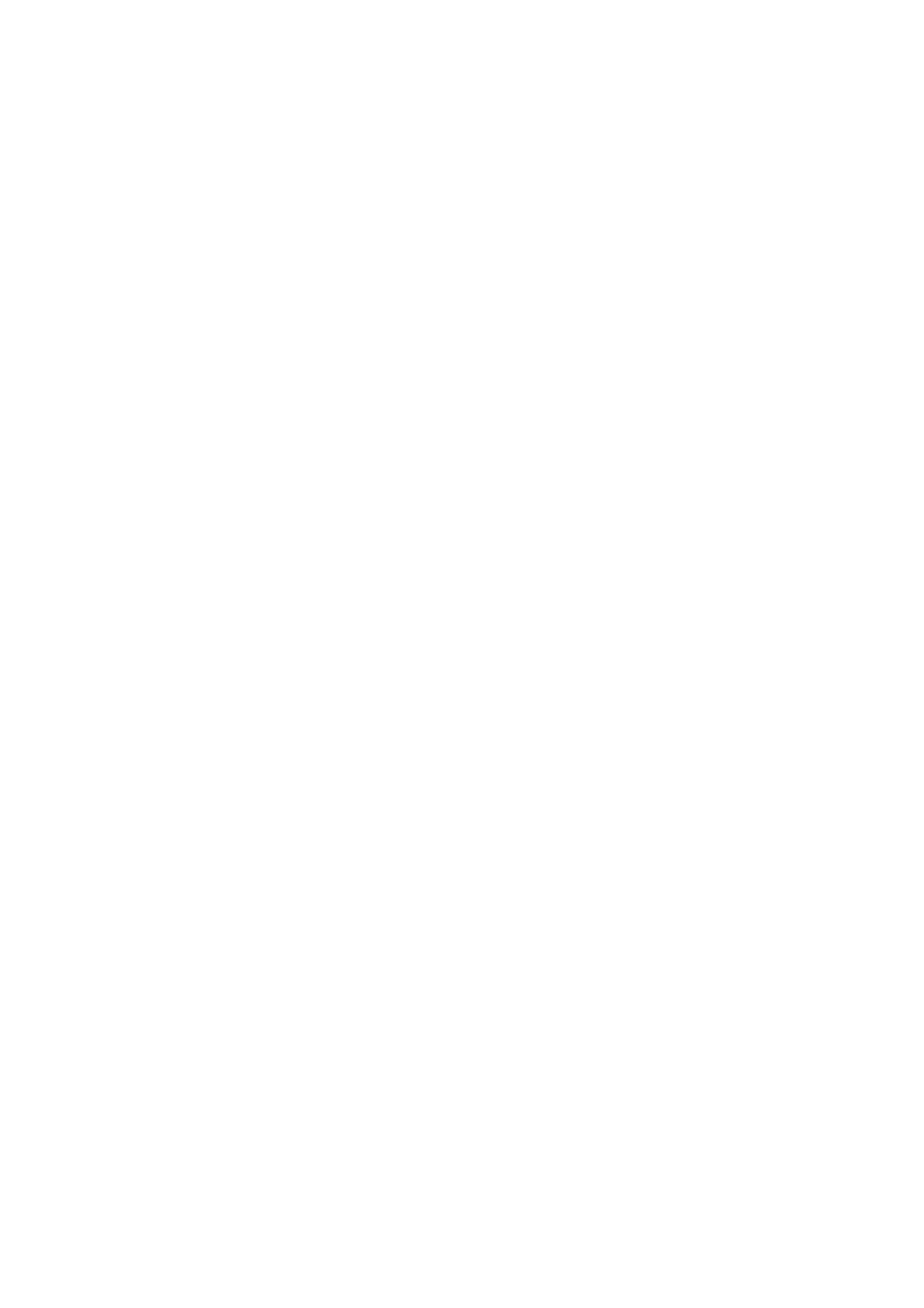First print



New South Wales

# **Crimes (Forensic Procedures) Amendment (Untested Registrable Persons) Bill 2009**

## **Contents**

|            |                                                              | Page |
|------------|--------------------------------------------------------------|------|
|            | Name of Act                                                  |      |
|            | 2 Commencement                                               |      |
| Schedule 1 | Amendment of Crimes (Forensic Procedures) Act 2000<br>No 59. |      |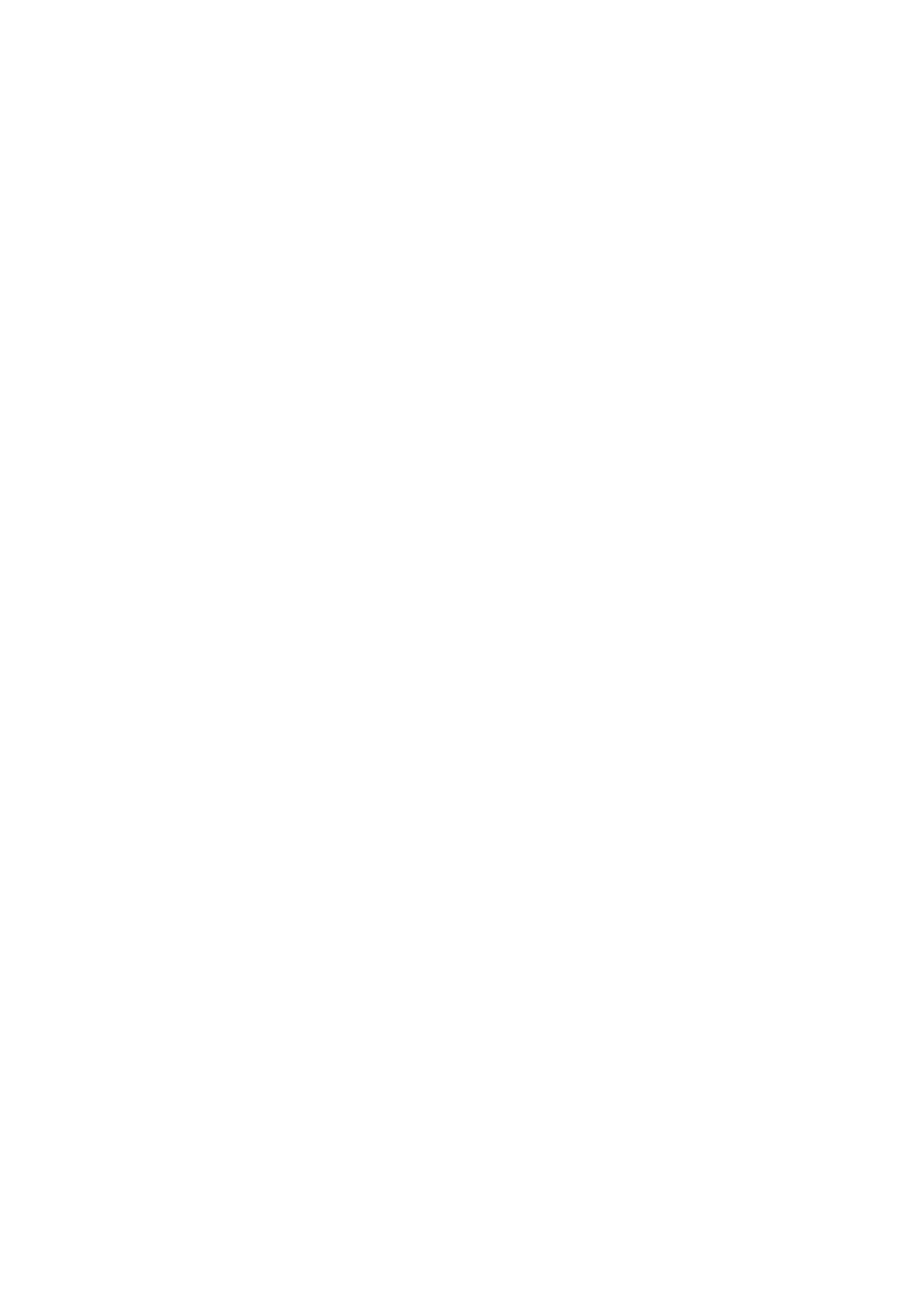

New South Wales

# **Crimes (Forensic Procedures) Amendment (Untested Registrable Persons) Bill 2009**

No , 2009

#### **A Bill for**

An Act to amend the *Crimes (Forensic Procedures) Act 2000* to make further provision with respect to the carrying out of forensic procedures on untested registrable persons.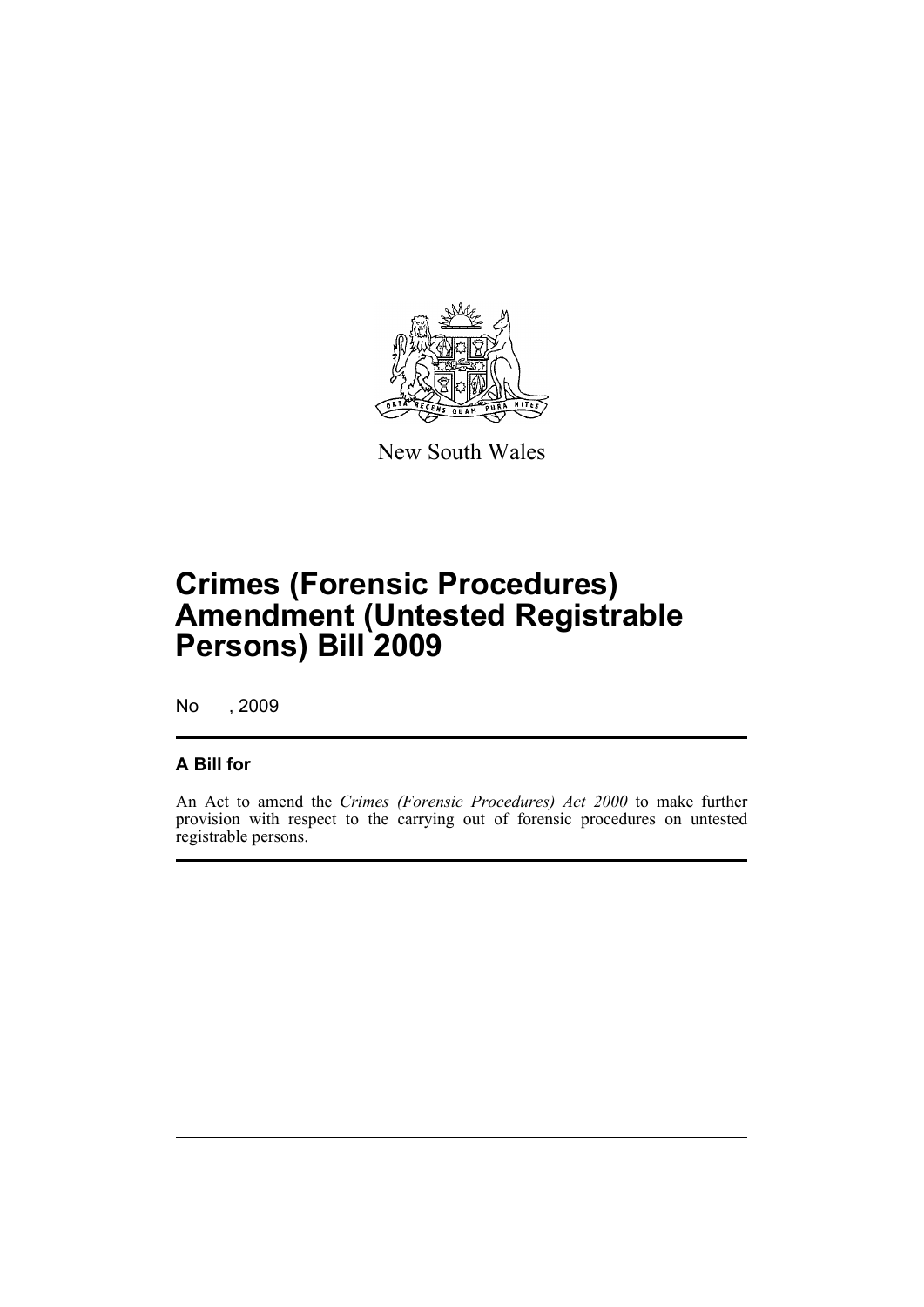<span id="page-7-1"></span><span id="page-7-0"></span>

|   | The Legislature of New South Wales enacts:                                                         | 1             |
|---|----------------------------------------------------------------------------------------------------|---------------|
| 1 | Name of Act                                                                                        | $\mathcal{P}$ |
|   | This Act is the Crimes (Forensic Procedures) Amendment (Untested<br>Registrable Persons) Act 2009. | 3<br>4        |
|   | <b>Commencement</b>                                                                                | 5             |
|   | This Act commences on the date of assent to this Act.                                              | 6             |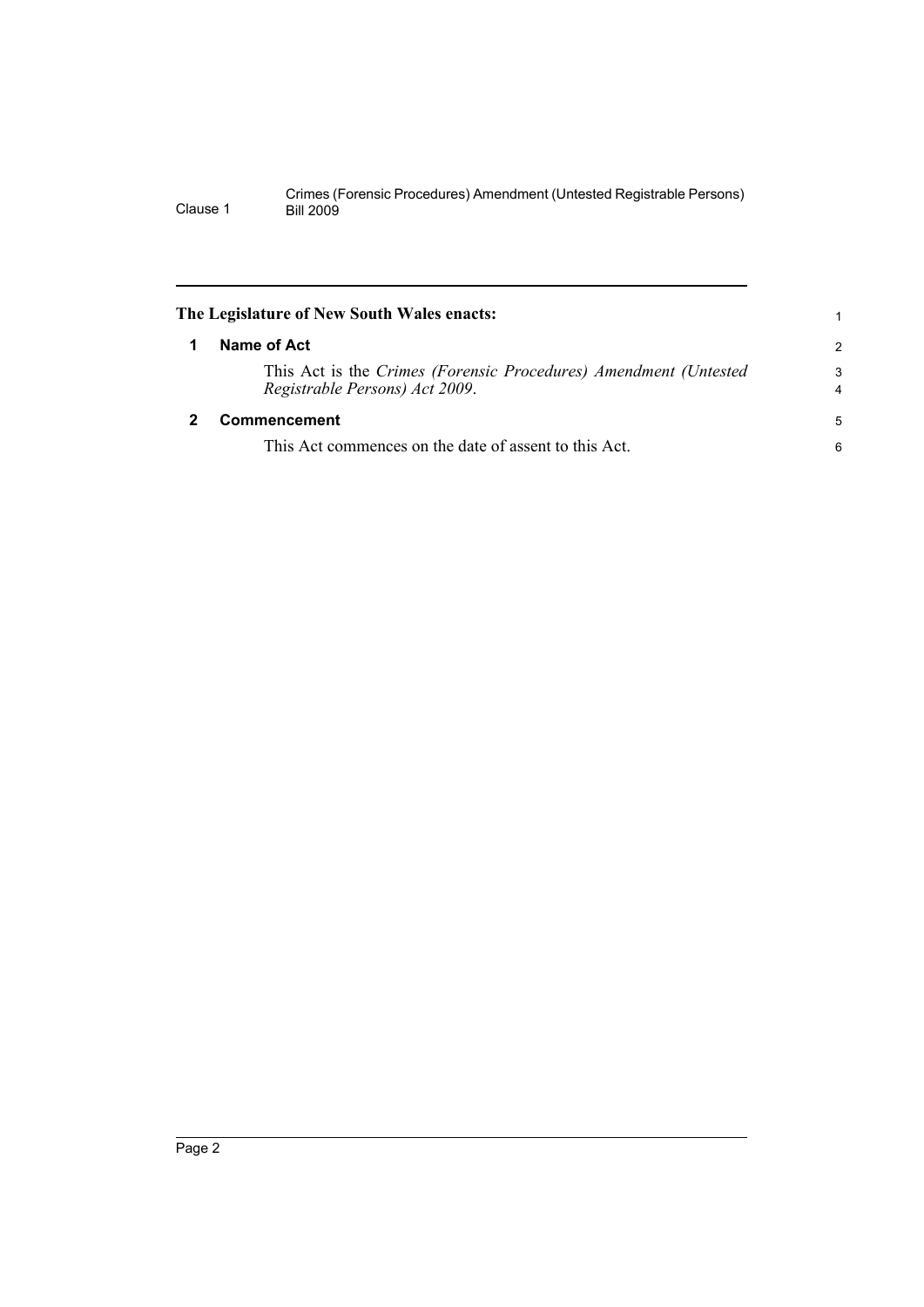Amendment of Crimes (Forensic Procedures) Act 2000 No 59 Schedule 1

#### <span id="page-8-0"></span>**Schedule 1 Amendment of Crimes (Forensic Procedures) Act 2000 No 59 [1] Sections 3 (1) (paragraph (d2) of the definition of "order"), 75Q (c), 75R (b) and 75ZD** Omit "section 75ZB" wherever occurring. Insert instead "section 75ZC". **[2] Section 75W** Omit the section. Insert instead: **75W Carrying out forensic procedure on untested registrable person** (1) A police officer may request an untested registrable person (other than a child or an incapable person) to consent to a forensic procedure to which this Part applies being carried out on the person. (2) If the request is made when the untested registrable person attends a police station or other place in person to make a report under Part 3 of the *Child Protection (Offenders Registration) Act 2000*, the police officer may detain the untested registrable person at the police station or other place for so long as is reasonably necessary: (a) to determine whether the registrable person consents to the carrying out of the forensic procedure under this Part, and (b) if the person consents—to carry out the forensic procedure in accordance with this Part, and (c) if the person does not consent—to order the carrying out of a non-intimate forensic procedure under section 75Y and, if the order is made, to carry out the forensic procedure. (3) In detaining the person, the police officer must tell the person: (a) why the person is being detained, and (b) that the detention is authorised under this Act, and (c) that the person will be released immediately: (i) if consent is refused and no order is to be made under section 75Y, or (ii) if the forensic procedure is to be carried out with 1  $\mathfrak{p}$  $\overline{a}$ 4 5 6 7 8  $\alpha$ 10 11 12 13 14 15 16 17 18 19  $20$ 21 22  $23$ 24  $25$ 26 27 28 29 30 31  $32$

consent or by order, after it is carried out.

33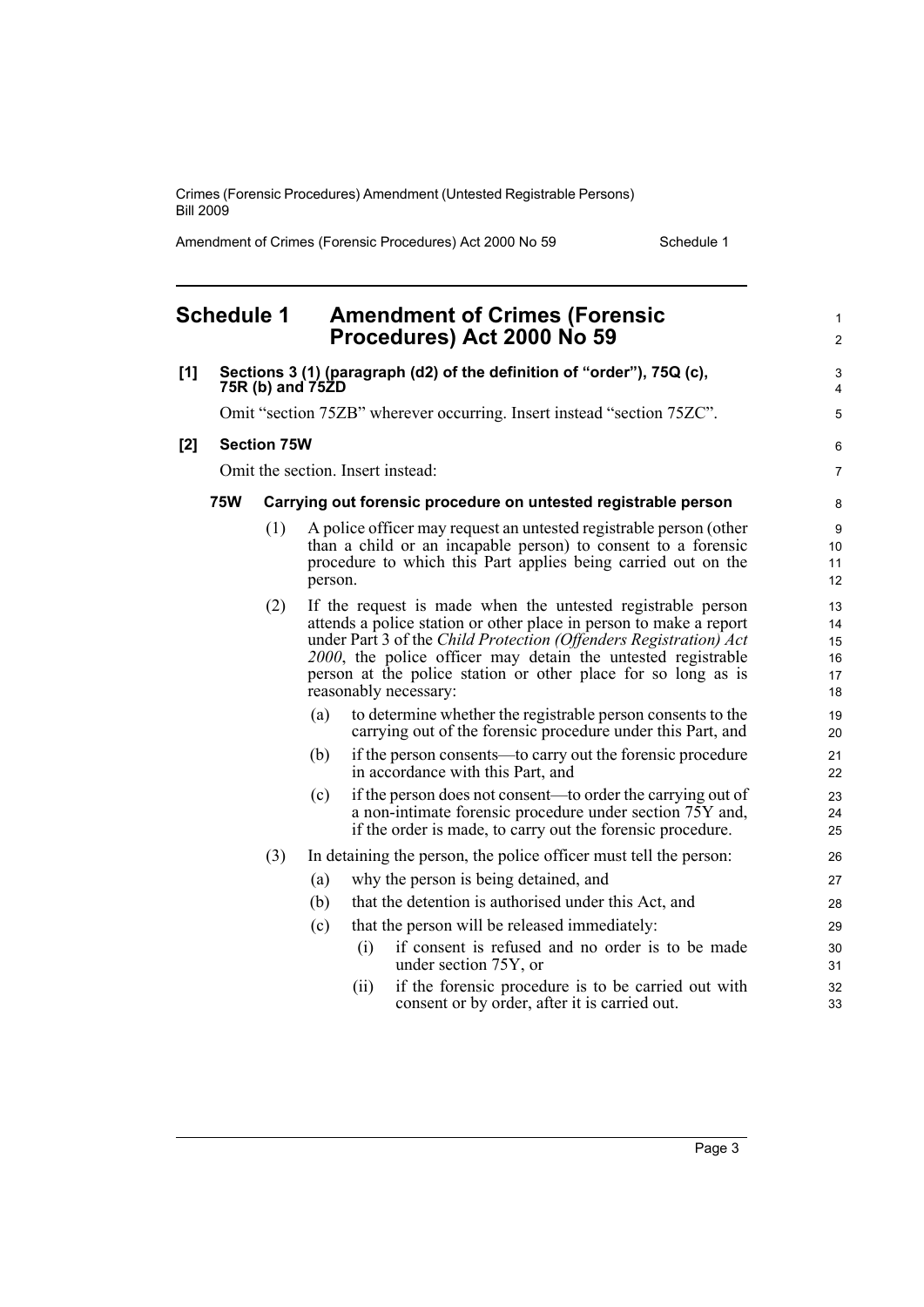Schedule 1 Amendment of Crimes (Forensic Procedures) Act 2000 No 59

(4) The detained person: (a) must not be held for a period that is longer than is reasonably necessary to make the determination referred to in subsection (2) (a) and, if a forensic procedure is to be carried out with consent or by order, to carry it out, and (b) must be released immediately if consent is refused and no order is to be made under section 75Y or, if the forensic procedure is to be carried out with consent or by order, after it is carried out. (5) The police officer may use reasonable force to ensure the detained person remains at the police station or other place for the period referred to in subsection (4). **[3] Section 75X Matters that untested registrable person must be informed of before giving consent** Omit "The police officer" from section 75X (1). Insert instead "Before asking the untested registrable person whether he or she consents to the carrying out of a forensic procedure, the police officer". **[4] Section 75X (2)** Insert "and that reasonable force may be used to enable the forensic procedure to be carried out" after "section 75Y". **[5] Sections 75ZB and 75ZC**  Omit the sections. Insert instead: **75ZB Application for court order for carrying out forensic procedure on untested registrable person** (1) A police officer may apply to any court for an order under section 75ZC for the carrying out of a forensic procedure to which this Part applies on an untested registrable person. (2) An application may be made whether or not the untested registrable person has been requested to consent to the carrying out of the forensic procedure under this Part or been ordered to undergo the forensic procedure by a senior police officer. **75ZC Court order for carrying out forensic procedure on untested registrable person** (1) The court may order the carrying out of a forensic procedure to which this Part applies on the untested registrable person if satisfied that the carrying out of the forensic procedure is justified in all the circumstances. 1 2 3 4 5 6 7 8 9  $10$ 11 12 13 14 15 16 17 18 19 20 21 22 23 24 25 26 27 28 29 30 31 32 33 34 35 36 37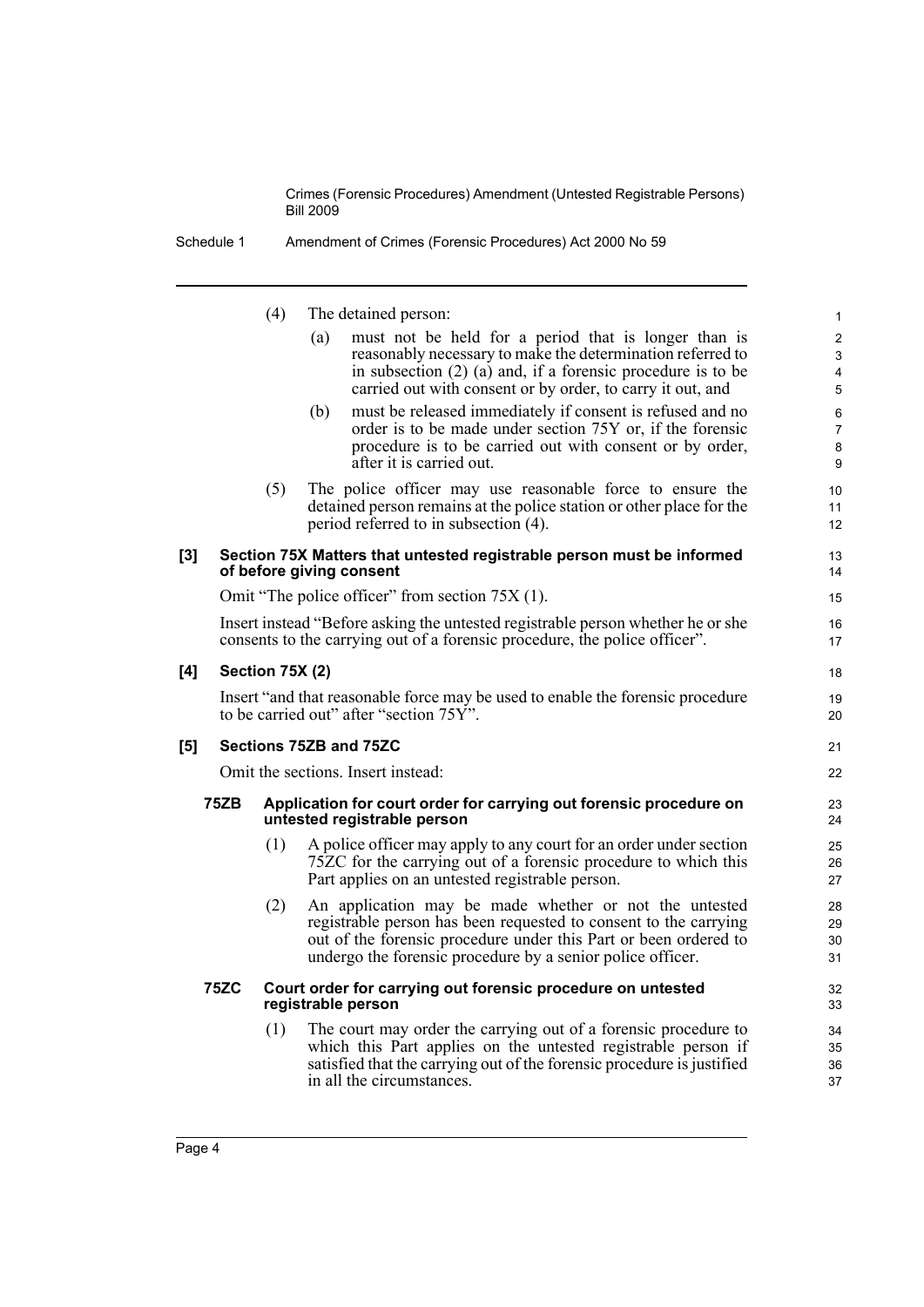Amendment of Crimes (Forensic Procedures) Act 2000 No 59 Schedule 1

| (2) | The court may order the carrying out of a forensic procedure on<br>an untested registrable person whether or not the person is<br>present.                                             |                                                                                                                                                                                     | $\mathbf{1}$<br>$\overline{2}$<br>3 |
|-----|----------------------------------------------------------------------------------------------------------------------------------------------------------------------------------------|-------------------------------------------------------------------------------------------------------------------------------------------------------------------------------------|-------------------------------------|
| (3) | The court may give directions as to the time and place at which<br>the forensic procedure is to be carried out.                                                                        |                                                                                                                                                                                     | 4<br>5                              |
| (4) | If the court makes an order, the court must:                                                                                                                                           |                                                                                                                                                                                     | 6                                   |
|     | (a)                                                                                                                                                                                    | specify the forensic procedure authorised to be carried out,<br>and                                                                                                                 | $\overline{7}$<br>8                 |
|     | (b)                                                                                                                                                                                    | give reasons for making the order, and                                                                                                                                              | 9                                   |
|     | (c)                                                                                                                                                                                    | ensure that a written record of the order is kept, and                                                                                                                              | 10                                  |
|     | (d)                                                                                                                                                                                    | order the registrable person (if present) to attend for the<br>carrying out of the forensic procedure, and                                                                          | 11<br>$12 \overline{ }$             |
|     | (e)                                                                                                                                                                                    | inform the registrable person (if present) that reasonable<br>force may be used to ensure that he or she complies with<br>the order for the carrying out of the forensic procedure. | 13<br>14<br>15                      |
| (5) | If the registrable person is not present when the order is made, all<br>reasonable steps are to be taken by the police officer who applied<br>for the order to notify the person that: |                                                                                                                                                                                     | 16<br>17<br>18                      |
|     | (a)                                                                                                                                                                                    | the order has been made for the carrying out of the forensic<br>procedure, and                                                                                                      | 19<br>20                            |
|     | (b)                                                                                                                                                                                    | if the registrable person fails to attend for the carrying out<br>of the forensic procedure in accordance with the order, the<br>person may be arrested under section 75ZD (2).     | 21<br>22<br>23                      |